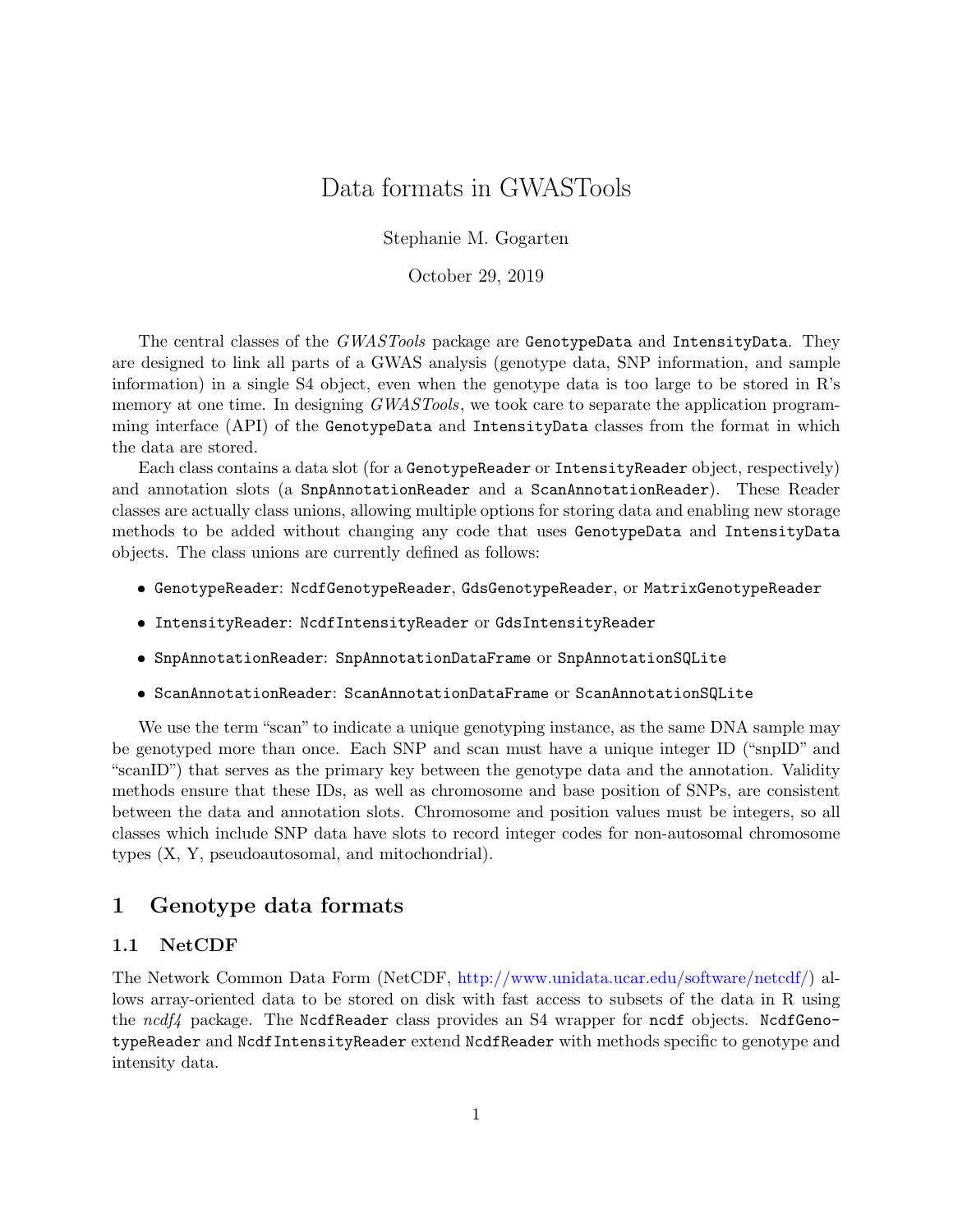All NetCDF files created for GWASTools have two dimensions, one called snp and one titled sample. Further, all NetCDF files have three variables in common: sampleID, chromosome and position. The sampleID is used for indexing the columns of the two dimensional values stored in the NetCDF files (genotype calls, for example). The index to the SNP probes in the NetCDF file is the snpID, which is stored as values of the SNP dimension.

#### 1.2 GDS

Genomic Data Structure (GDS, [http://corearray.sourceforge.net/\)](http://corearray.sourceforge.net/) is a storage format for bioinformatics data similar to NetCDF. An R interface is provided with the gdsfmt package. The GWASTools functions convertNcdfGds and convertGdsNcdf allow conversion between NetCDF and GDS format. GDS format is required for the SNPRelate package, which computes relatedness and PCA as demonstrated in the "GWAS Data Cleaning" vignette, so it may be convenient to store data in this format from the start. The GdsReader class provides a wrapper for *gdsfmt* objects with the same API as the NcdfReader class. GdsGenotypeReader and GdsIntensityReader extend GdsReader with methods specific to genotype and intensity data.

All GDS files created for GWASTools have variables sample.id, snp.id, snp.chromosome, and snp.position. For genotype files, which store the count of the "A" allele in two bits, the A and B alleles are stored in the snp.allele variable in the form "A/B". Character SNP identifiers are often stored in the variable snp.rs.id.

#### 1.3 Matrix

The MatrixGenotypeReader class is convenient for analyses on smaller data sets which can easily fit into R's memory. It combines a matrix of genotypes with scanID, snpID, chromosome, and position.

# 2 Annotation

SNP and scan annotation can be stored in either of two formats: an annotated data frame, or a SQLite database. Either format may be supplied to the snpAnnot and scanAnnot slots of a GenotypeData or IntensityData object. Each annotation object consists of two component data frames (or tables). The main annotation data frame has one row for each SNP (or scan) and columns containing variables such as (for SNPs) snpID, chromosome, position, rsID, A and B alleles and (for scans) scanID, subject ID (to link duplicate scans of the same subject), sex, and phenotype. The metadata data frame has one row for each column in the annotation data frame, and (at minimum) a column containing a description of the variable. Both formats share methods to return annotation columns and metadata.

#### 2.1 Annotated data frames

The SnpAnnotationDataFrame and ScanAnnotationDataFrame classes extend the Annotated-DataFrame class in the Biobase package. In addition to GWASTools methods, all methods defined for AnnotatedDataFrame are available to these classes, including operators which allow these objects to be used like standard data frames in many ways. This format provides some built-in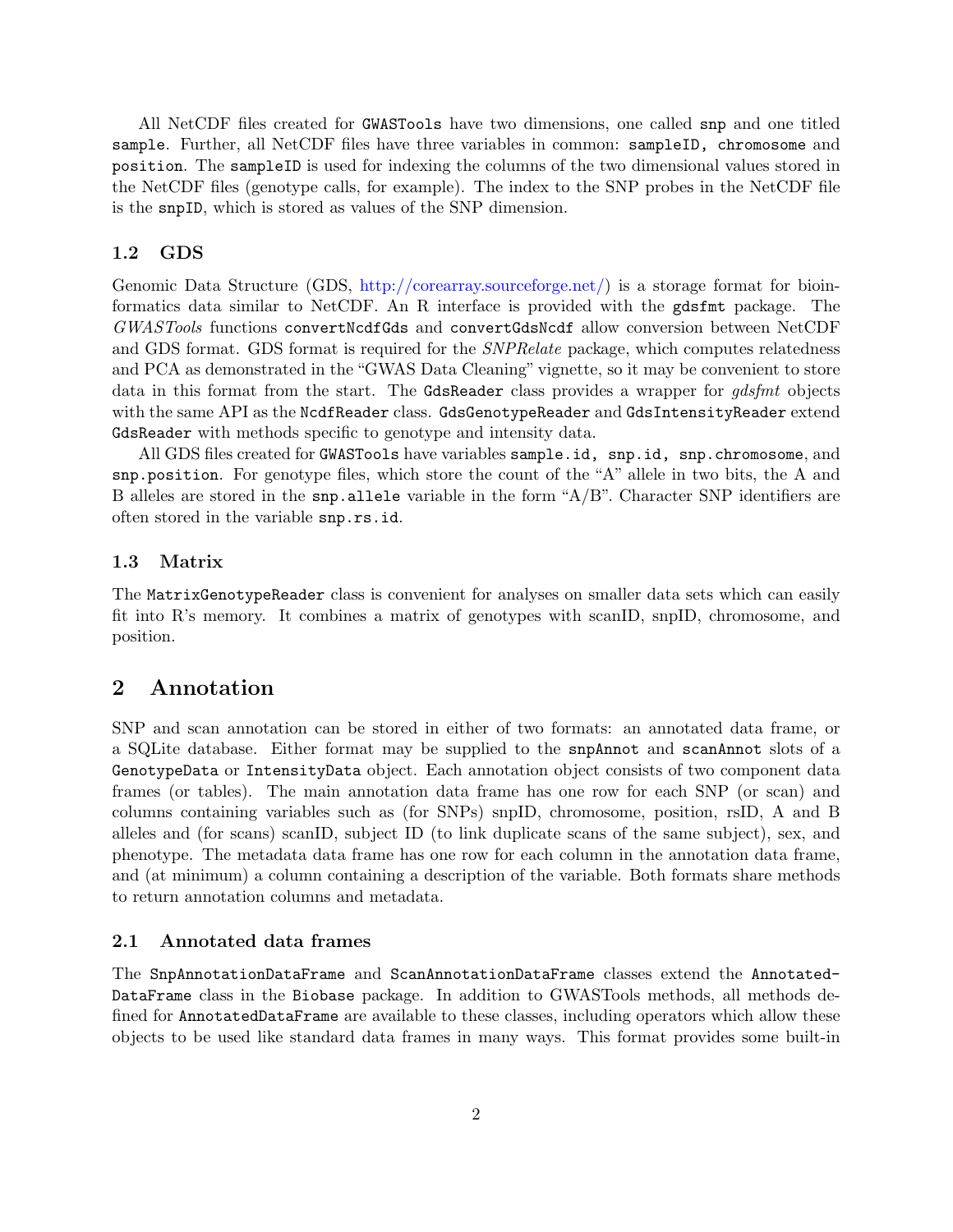functionality from AnnotatedDataFrame to ensure that the annotation and metadata data frames are consistent.

#### 2.2 SQLite databases

The ScanAnnotationSQLite and ScanAnnotationSQLite classes provide an alternate means of storing annotation that is portable across multiple platforms. In addition to the methods shared with the annotation data frame classes, these classes have getQuery methods to pass any SQL query to the database.

### 3 Input

#### 3.1 Plain text

Data in plain text format (for example, FinalReport files produced by Illumina's GenomeStudio) can be converted to NetCDF or GDS files using the function createDataFile. See the "GWAS Data Cleaning" and "Preparing Affymetrix Data" vignettes for examples.

#### 3.2 PLINK

PLINK ped/map files can be converted to NetCDF with accompanying SNP and scan annotation using the function plinkToNcdf. plinkToNcdf will automatically convert between the sex chromosome codes used by PLINK and the default codes used by GWASTools.

snpgdsBED2GDS in the SNPRelate package converts binary PLINK to GDS. snpgdsBED2GDS is significantly faster than plinkToNcdf, and the resulting GDS file may be used with *SNPRelate* as well. The option  $\text{cvt}$  snpid="int" is required to generate integer snpIDs. Chromosome codes are not converted.

```
> library(GWASTools)
> library(SNPRelate)
> bed.fn <- system.file("extdata", "plinkhapmap.bed.gz", package="SNPRelate")
> fam.fn <- system.file("extdata", "plinkhapmap.fam.gz", package="SNPRelate")
> bim.fn <- system.file("extdata", "plinkhapmap.bim.gz", package="SNPRelate")
> gdsfile <- "snps.gds"
> snpgdsBED2GDS(bed.fn, fam.fn, bim.fn, gdsfile, family=TRUE,
+ cvt.chr="int", cvt.snpid="int", verbose=FALSE)
```
Now that the file has been created, we can access it in *GWASTools* using the GdsGenotypeReader class. We create sample and SNP annotation from the variables stored in the GDS file. Note that PLINK sex chromosome coding is different from the GWASTools default, so specify codes if your file contains Y or pseudoautosomal SNPs.

```
> (gds <- GdsGenotypeReader(gdsfile, YchromCode=24L, XYchromCode=25L))
```

```
File: /tmp/RtmpFCSFcv/Rbuild24e550dd7a52/GWASTools/vignettes/snps.gds (101.2K)
     [ ] *
|--+ sample.id { Str8 60 LZMA_ra(53.8%), 265B }
```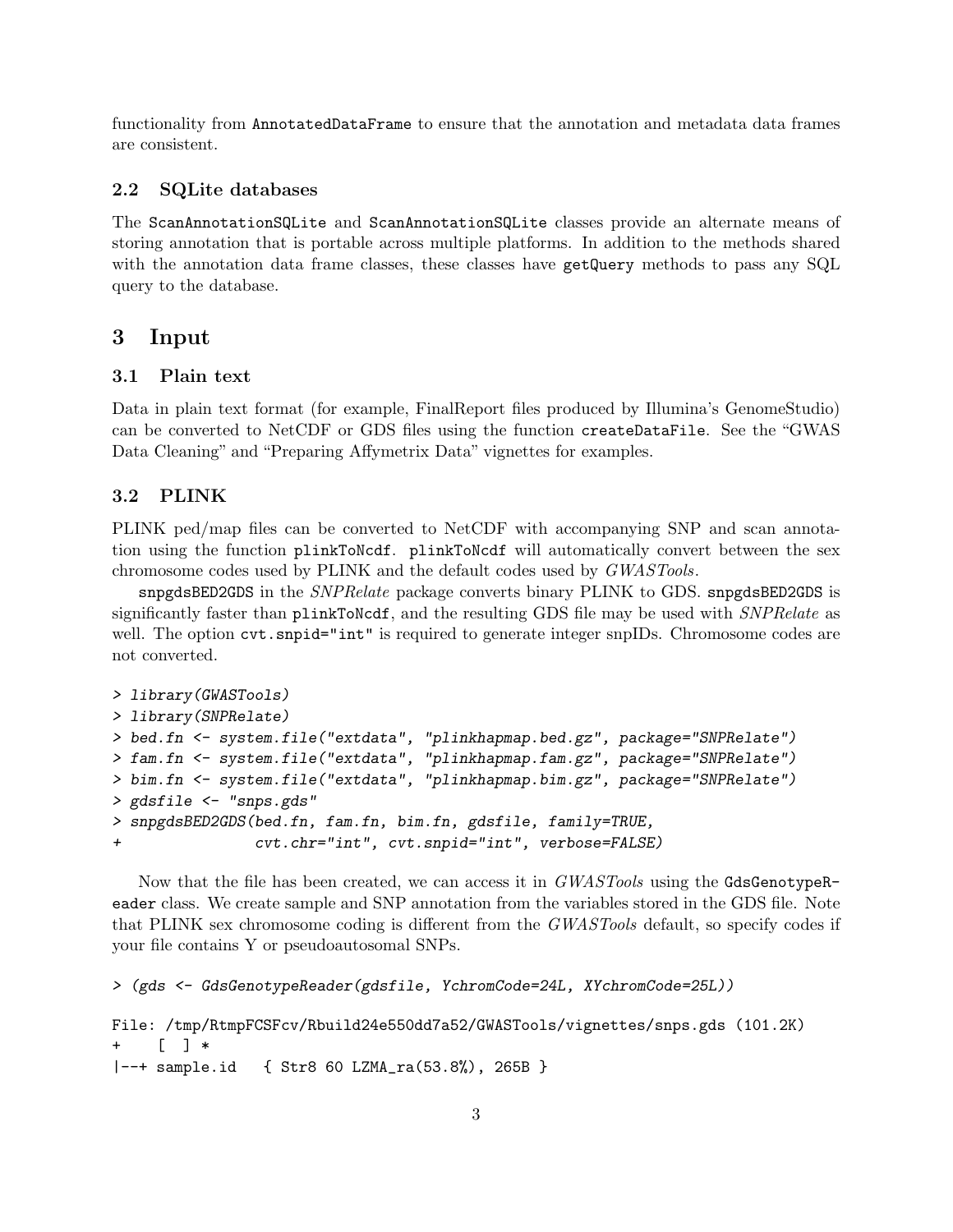```
|--+ snp.id { Int32 5000 LZMA_ra(11.7%), 2.3K }
|--+ snp.rs.id { Int32 5000 LZMA_ra(20.8%), 4.1K }
|--+ snp.position { Int32 5000 LZMA_ra(78.5%), 15.3K }
|--+ snp.chromosome { UInt8 5000 LZMA_ra(3.00%), 157B } *
|--+ snp.allele { Str8 5000 LZMA_ra(13.8%), 2.7K }
|--+ genotype { Bit2 60x5000, 73.2K } *
\--+ sample.annot [ data.frame ] *
  |--+ family { Int32 60 LZMA_ra(35.8%), 93B }
  |--+ father { Int32 60 LZMA_ra(35.8%), 93B }
  |--+ mother { Int32 60 LZMA_ra(35.8%), 93B }
  |--+ sex { Str8 60 LZMA_ra(136.7%), 89B }
  \--+ phenotype { Int32 60 LZMA_ra(37.5%), 97B }
> scanID <- getScanID(gds)
> family <- getVariable(gds, "sample.annot/family")
> father <- getVariable(gds, "sample.annot/father")
> mother <- getVariable(gds, "sample.annot/mother")
> sex <- getVariable(gds, "sample.annot/sex")
> sex[sex == ""] <- NA # sex must be coded as M/F/NA
> phenotype <- getVariable(gds, "sample.annot/phenotype")
> scanAnnot <- ScanAnnotationDataFrame(data.frame(scanID, father, mother,
+ sex, phenotype,
+ stringsAsFactors=FALSE))
> snpID <- getSnpID(gds)
> chromosome <- getChromosome(gds)
> position <- getPosition(gds)
> alleleA <- getAlleleA(gds)
> alleleB <- getAlleleB(gds)
> rsID <- getVariable(gds, "snp.rs.id")
> snpAnnot <- SnpAnnotationDataFrame(data.frame(snpID, chromosome, position,
+ rsID, alleleA, alleleB,
+ stringsAsFactors=FALSE),
+ YchromCode=24L, XYchromCode=25L)
> genoData <- GenotypeData(gds, scanAnnot=scanAnnot, snpAnnot=snpAnnot)
> getGenotype(genoData, snp=c(1,5), scan=c(1,5))
    \left[1, 1\right] \left[1, 2\right] \left[1, 3\right] \left[1, 4\right] \left[1, 5\right][1,] 1 2 2 1 0
[2,] 0 0 0 0 1
[3,] 1 0 1 1 0
[4,] 1 1 0 0 0
[5,] 0 0 1 0 1
```
> close(genoData)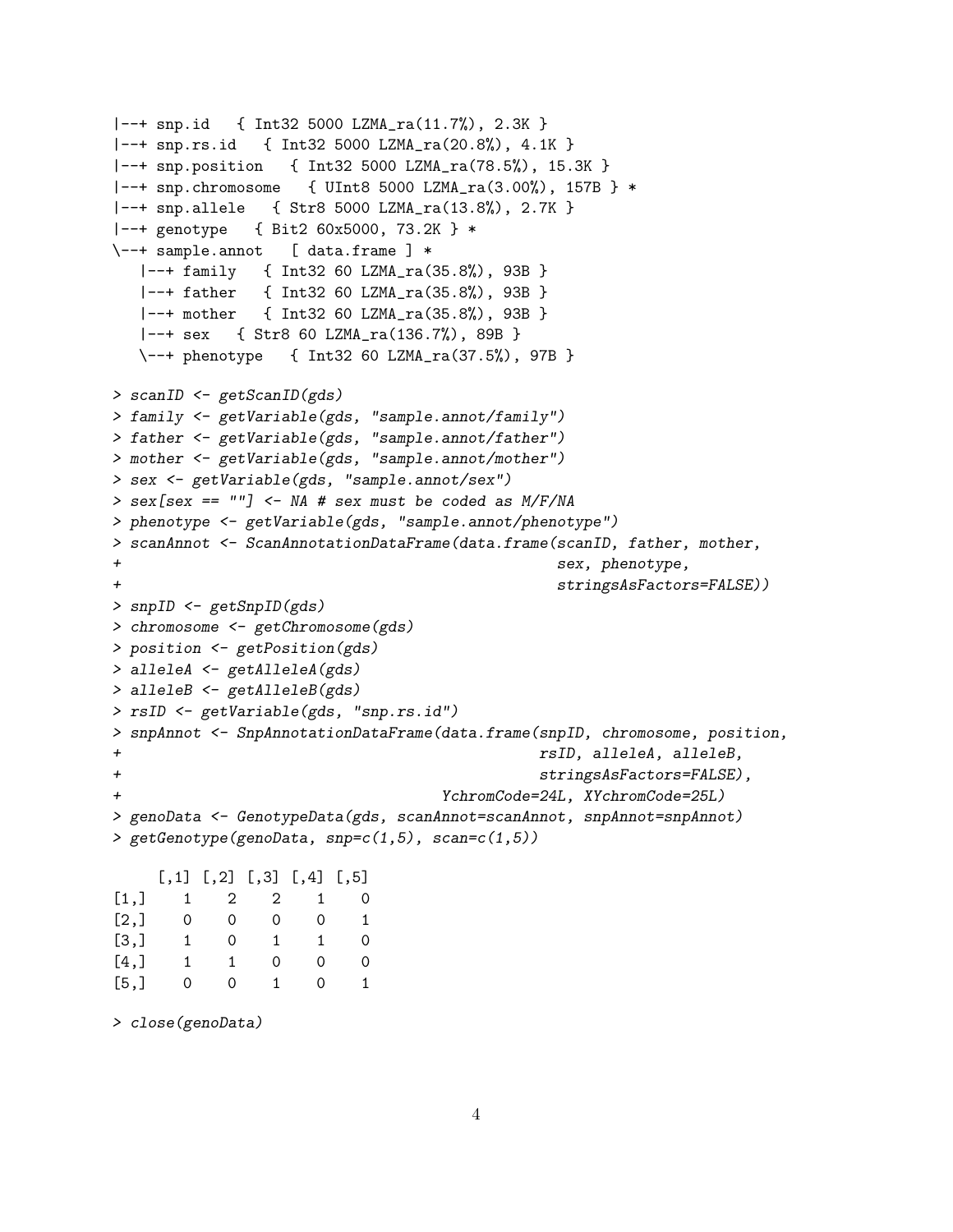#### 3.3 VCF

Bi-allelic SNP data from Variant Call Format (VCF) can be converted to GDS using the function snpgdsVCF2GDS in the SNPRelate package.

```
> library(GWASTools)
> library(SNPRelate)
> vcffile <- system.file("extdata", "sequence.vcf", package="SNPRelate")
> gdsfile <- "snps.gds"
> snpgdsVCF2GDS(vcffile, gdsfile, verbose=FALSE)
```
Now that the file has been created, we can access it in GWASTools using the GdsGenotypeReader class. We create a SnpAnnotationDataFrame from the variables stored in the GDS file.

```
> (gds <- GdsGenotypeReader(gdsfile))
File: /tmp/RtmpFCSFcv/Rbuild24e550dd7a52/GWASTools/vignettes/snps.gds (2.6K)
    [\quad] *
|--+ sample.id { Str8 3 LZMA_ra(375.0%), 97B }
|--+ snp.id { Int32 2 LZMA_ra(975.0%), 85B }
|--+ snp.rs.id { Str8 2 LZMA_ra(745.5%), 89B }
|--+ snp.position { Int32 2 LZMA_ra(975.0%), 85B }
|--+ snp.chromosome { Str8 2 LZMA_ra(1300.0%), 85B }
|--+ snp.allele { Str8 2 LZMA_ra(975.0%), 85B }
|--+ genotype { Bit2 3x2, 2B } *
\--+ snp.annot [ ]
  |--+ qual { Float32 2 LZMA_ra(975.0%), 85B }
  \--+ filter { Str8 2 LZMA_ra(911.1%), 89B }
> getScanID(gds)
[1] "NA00001" "NA00002" "NA00003"
> snpID <- getSnpID(gds)
> chromosome <- as.integer(getChromosome(gds))
> position <- getPosition(gds)
> alleleA <- getAlleleA(gds)
> alleleB <- getAlleleB(gds)
> rsID <- getVariable(gds, "snp.rs.id")
> qual <- getVariable(gds, "snp.annot/qual")
> filter <- getVariable(gds, "snp.annot/filter")
> snpAnnot <- SnpAnnotationDataFrame(data.frame(snpID, chromosome, position,
+ rsID, alleleA, alleleB,
+ qual, filter,
+ stringsAsFactors=FALSE))
> genoData <- GenotypeData(gds, snpAnnot=snpAnnot)
> getGenotype(genoData)
```